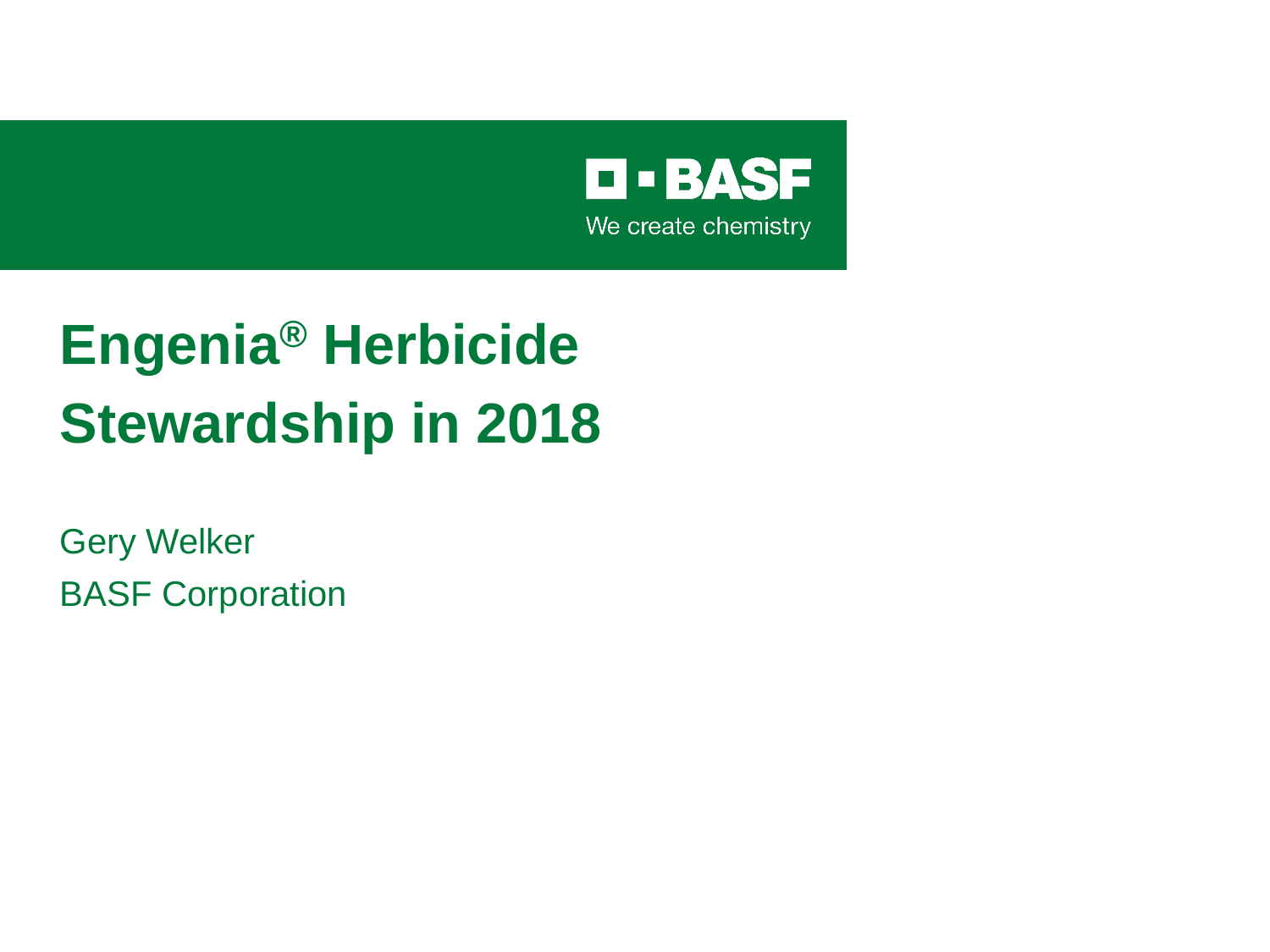# **Engenia® Herbicide Update & Stewardship Overview**

### **2017 Performance**

- **2017 Off-target Investigations**
	- Common causes
	- Date of application

### **2018 Education**

- Training outline
- Key elements for on-target applications
- Impact of not following the label

### **Effective Weed Management**

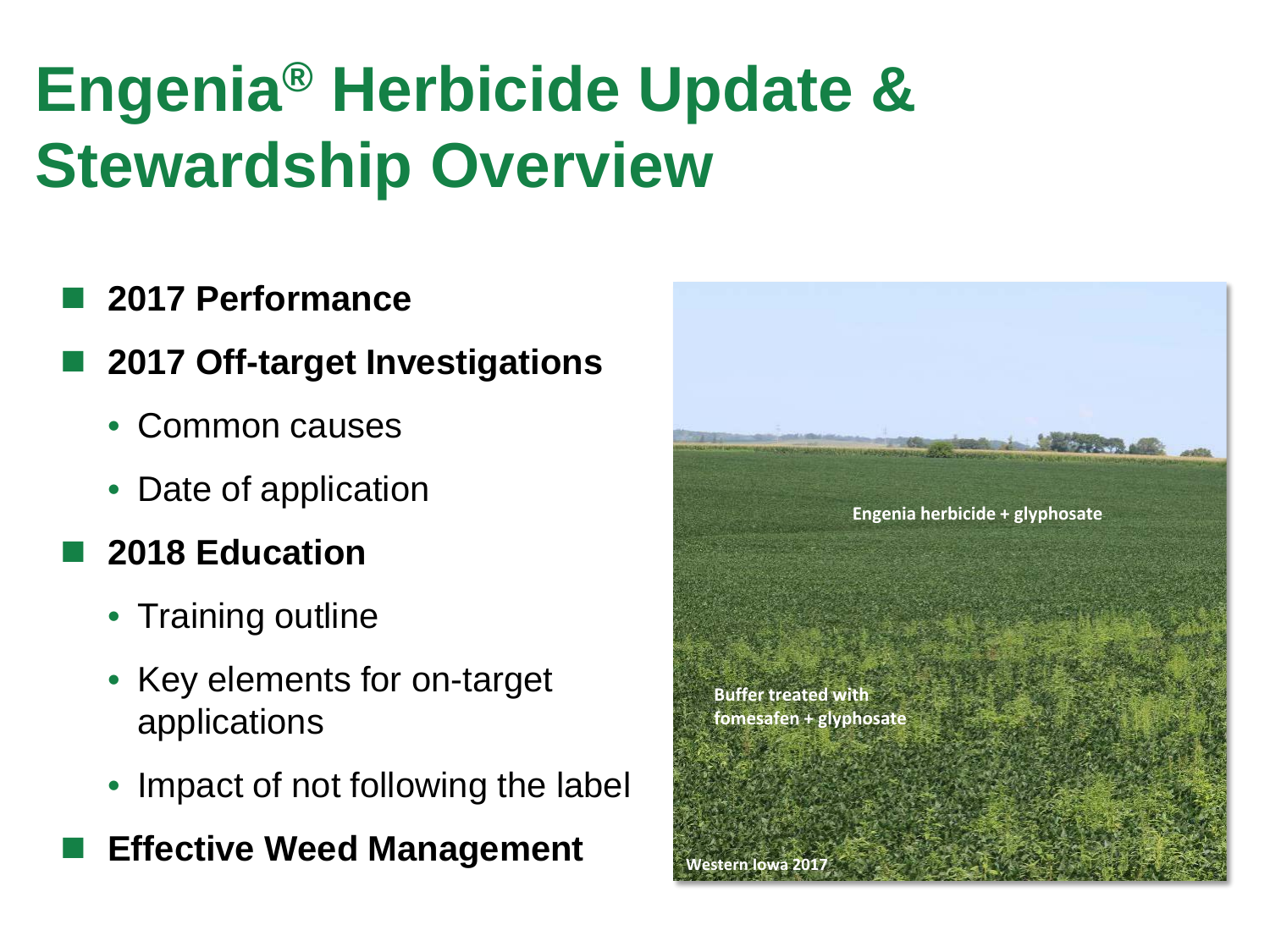### **Engenia® Herbicide**  Performance in 2017

### **Excellent performance overall**

### **Weeds targeted:**

• Palmer amaranth, waterhemp, marestail, kochia, and other tough broadleaf weeds

### **Systems approach**

- PRE followed by Post
- Layered residuals with Post

### **Primary cause for efficacy calls:**

- Poor coverage and/or big weeds
- Slow, cool growing conditions



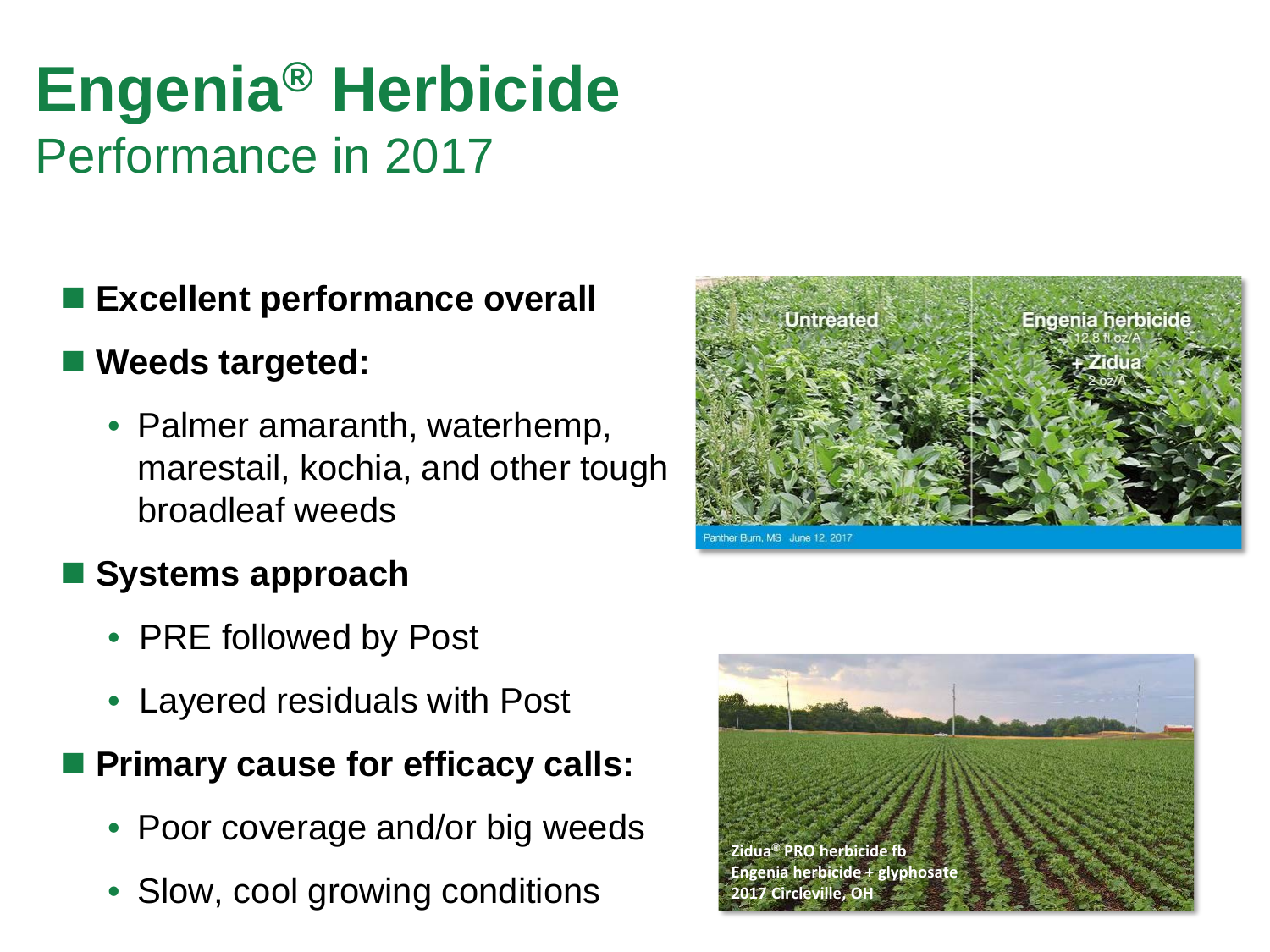### **Engenia® Herbicide**  Alleged off-target claims

**Most common causes based on information provided:** 

- Buffer zone less than label
- Wind speed too high
- Temperature inversion present
- Wrong nozzle
- Boom too high
- Spray tank contamination



#### **Any combination of these factors could magnify off-target movement**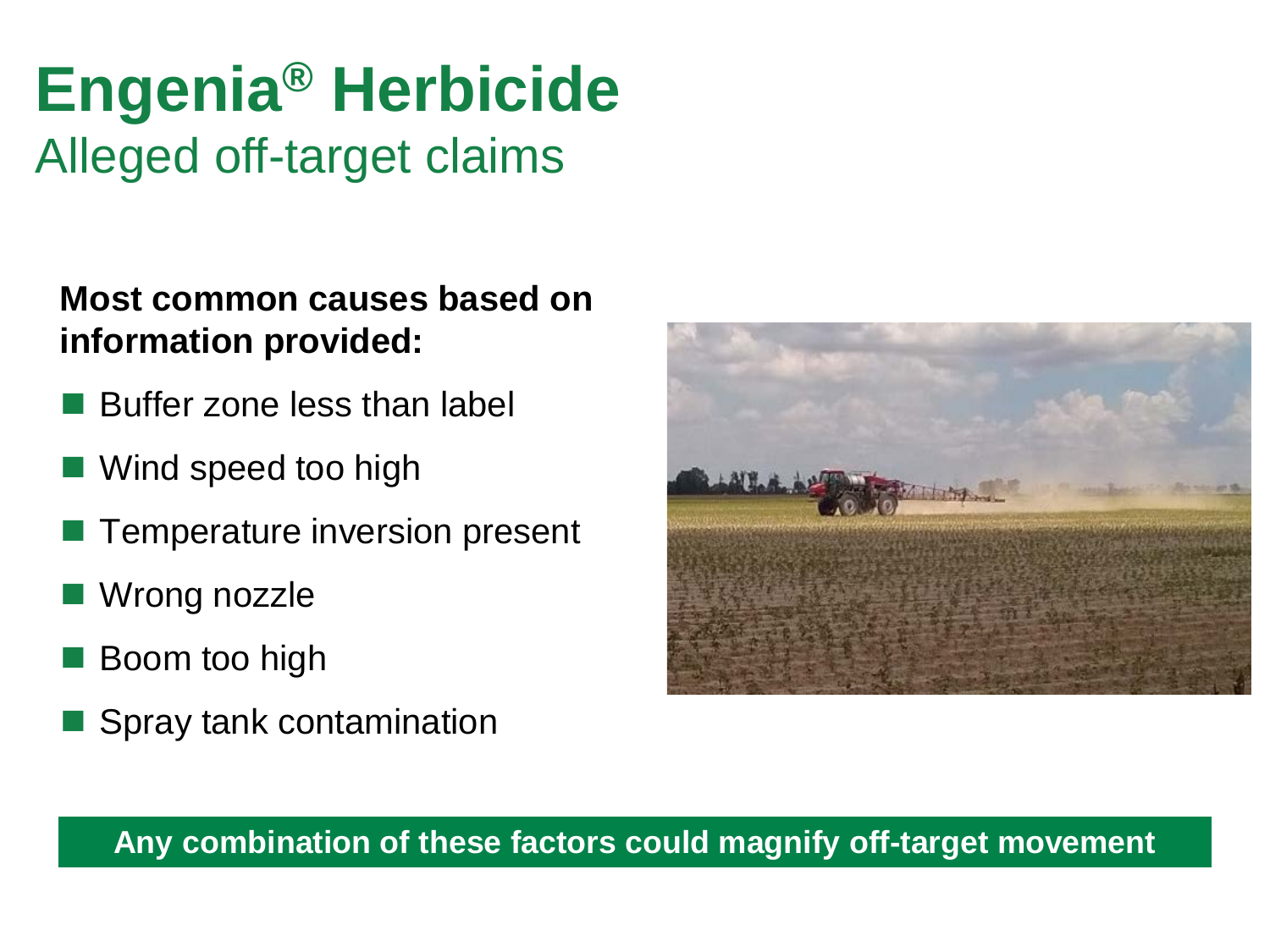# **Alleged Off-target Claims**

Reported date of Engenia® herbicide application



**Curve similar to market data on when applications were made**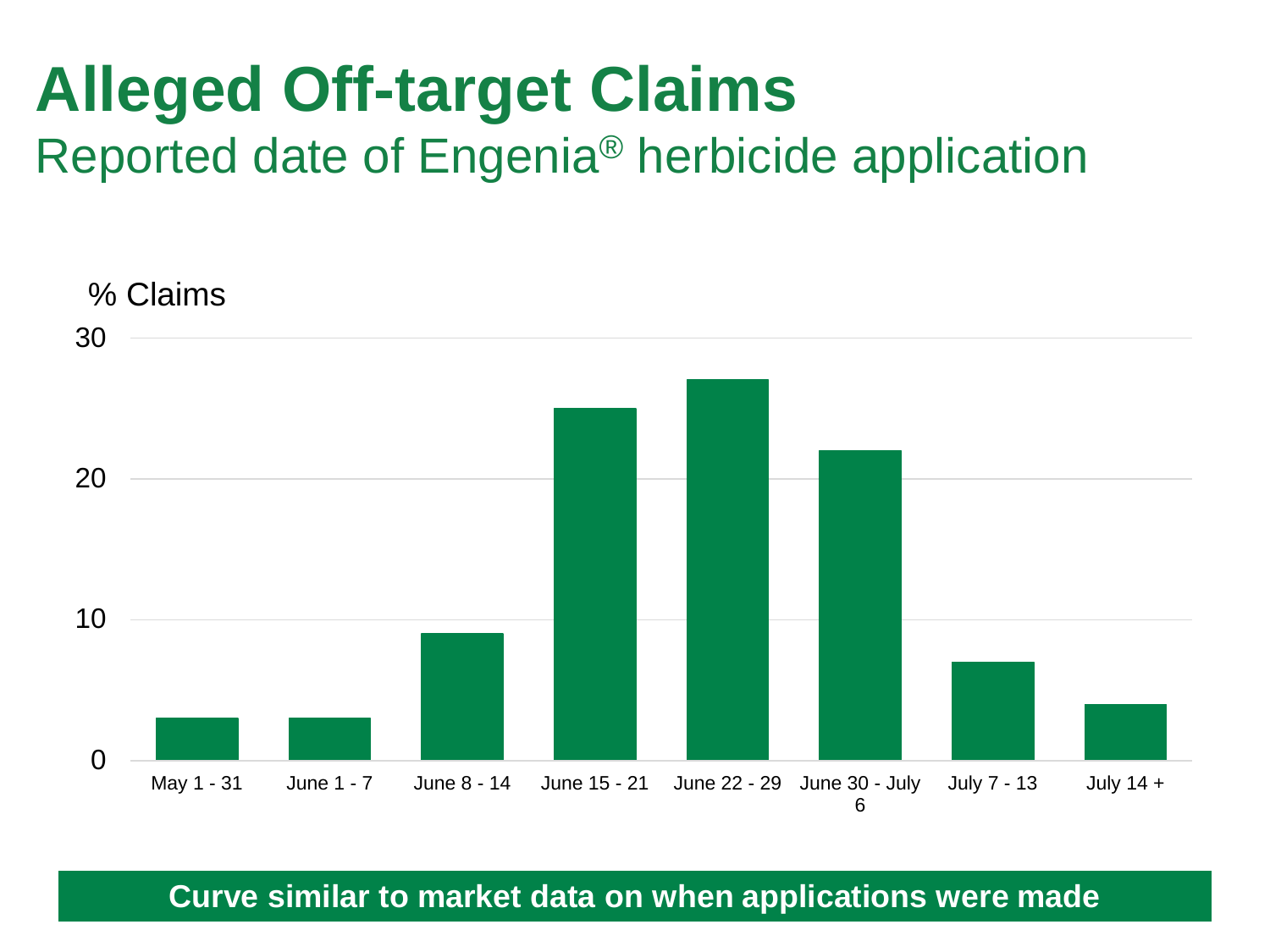# **Alleged Off-target Claims**

### Reported weeks after planting when Engenia® herbicide was applied

% Claims



**69% of claims – applications made 6+ weeks after planting**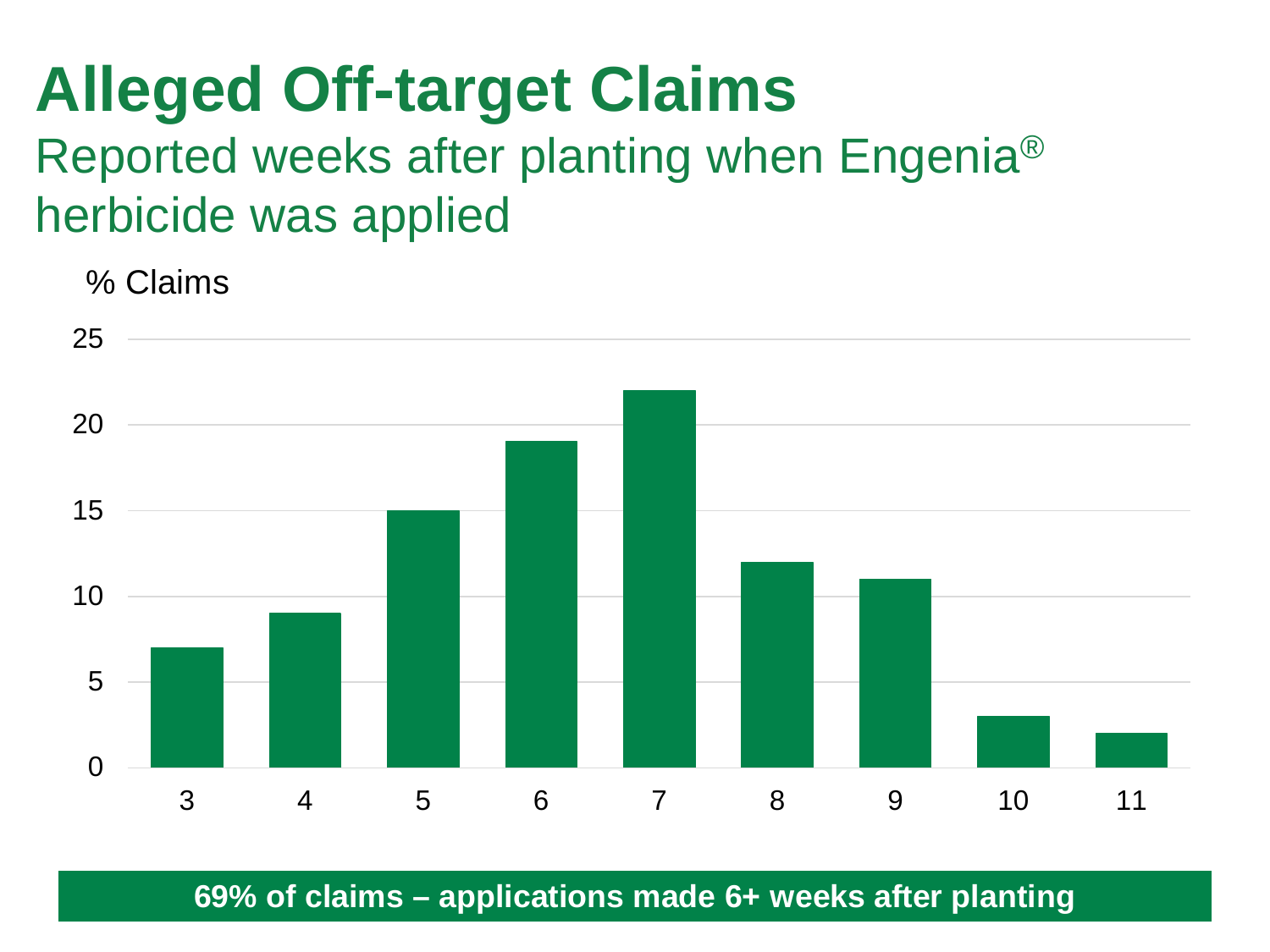# **Engenia® Herbicide**

### Dicamba applicator training outline for 2018

- Why does dicamba require additional precautions
- Label requirements for approved dicamba formulations
- Understanding temperature inversions
- Spray system hygiene
- Record keeping
- Using dicamba in a weed management system
- Summary

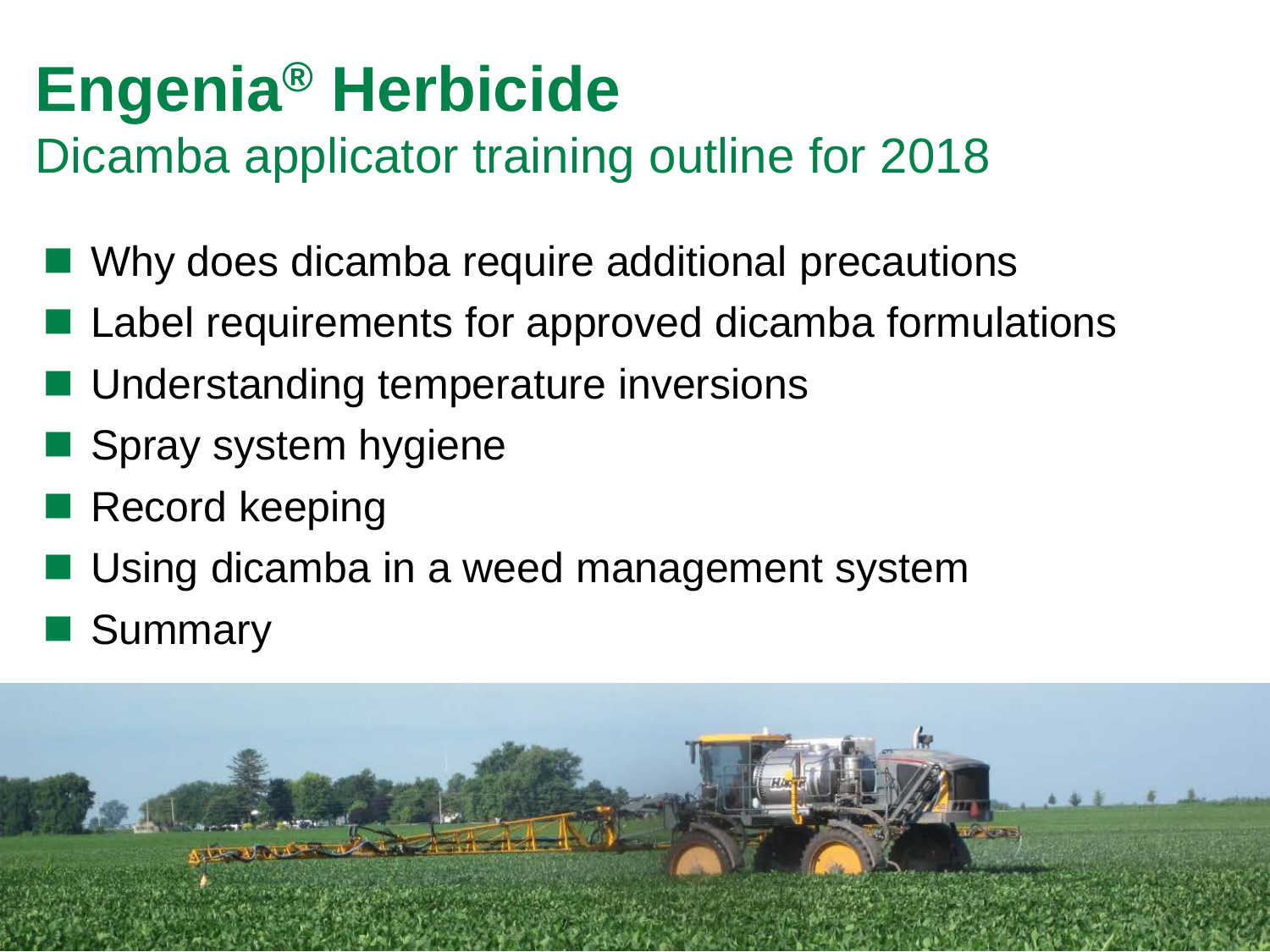# **Soybean Sensitivity To Herbicides**



#### **Soybeans are extremely sensitive to dicamba relative to other herbicides**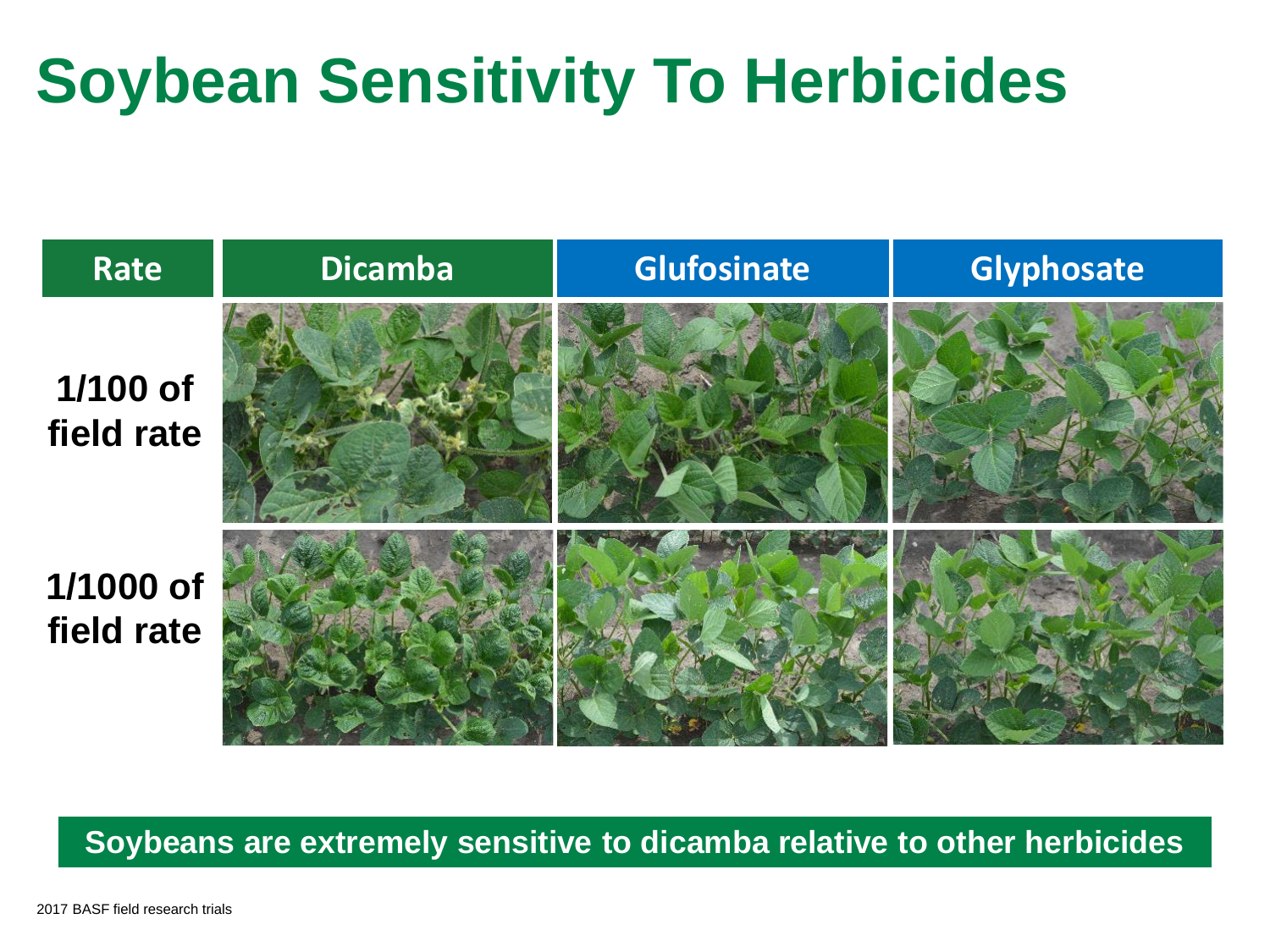# **Engenia® Herbicide**

Key elements for on-target applications

- **1. Nozzles and boom height**
- **2. Wind speed/direction and buffers**
- **3. Tank mixtures**
- **4. Avoid temperature inversions**
- **5. Spray system hygiene**

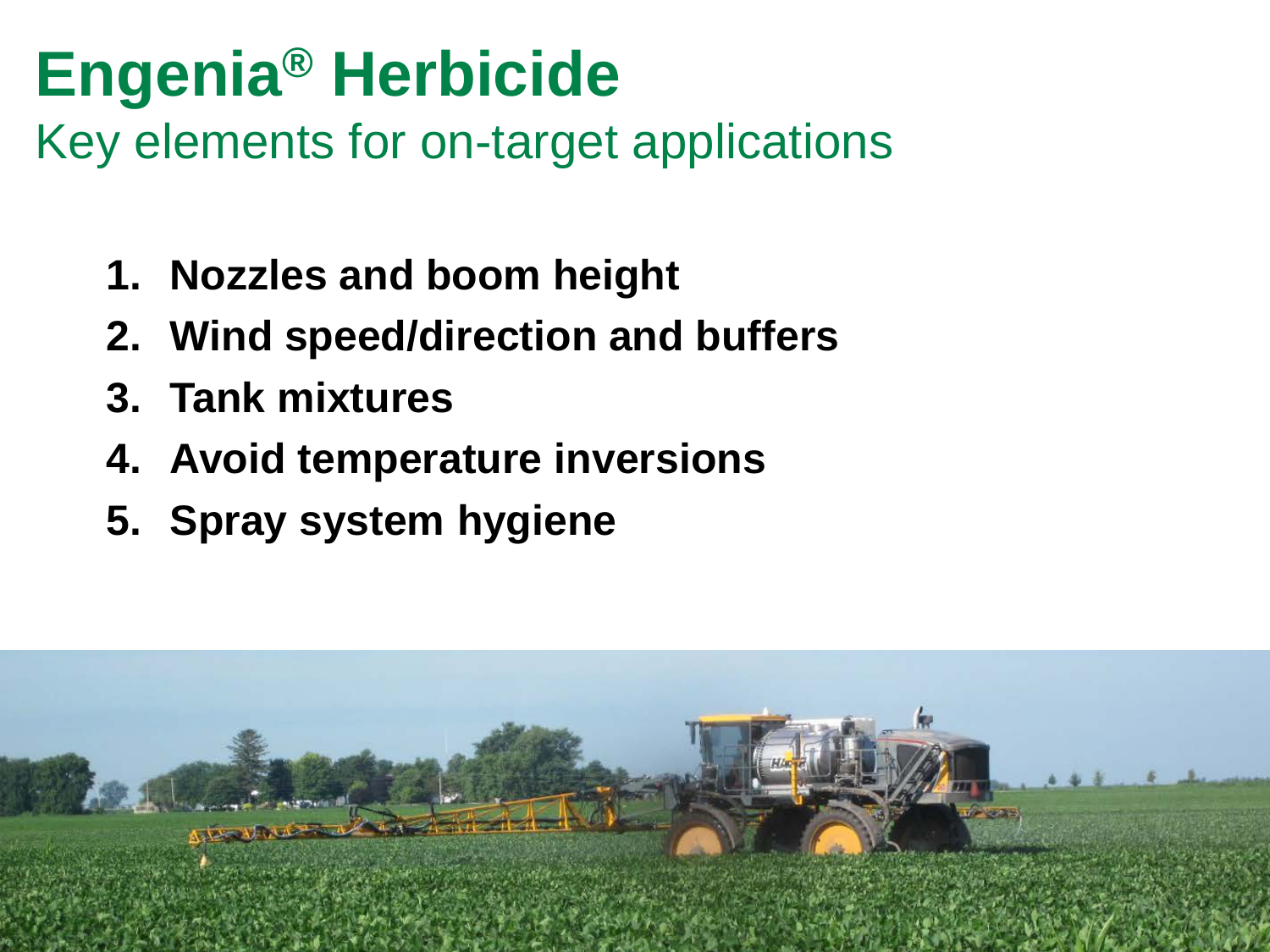## **Nozzle Selection**

First & most important decision made by an applicator

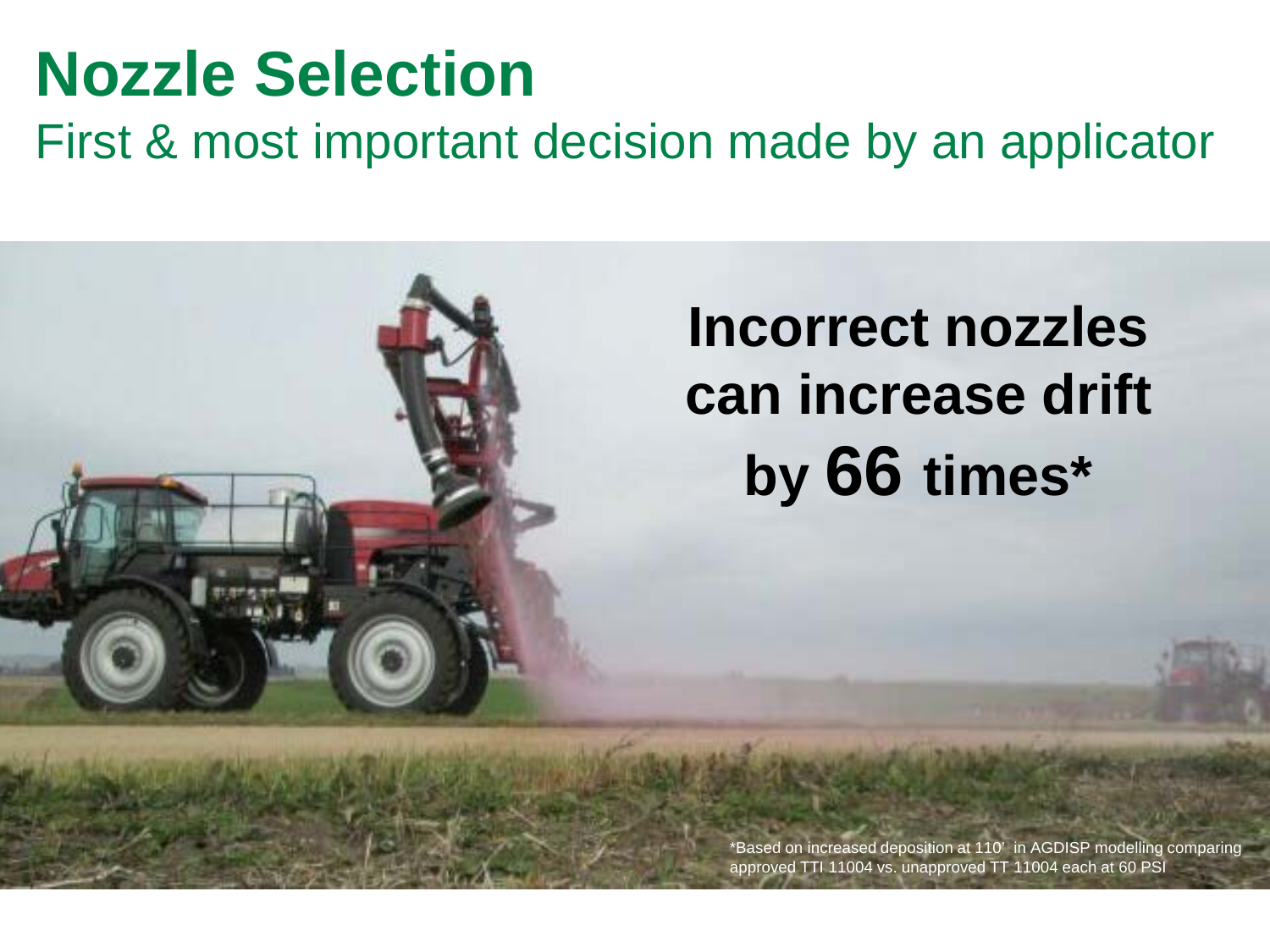### **Boom Height Requirement** Key for consistency of nozzle performance

### **24" Maximum Boom Height Above Target**



**48" height can increase drift potential by 5.6 times\***

\*Based on increased deposition at 110" in AGDISP modelling comparing 24" vs. 48" above target with approved TTI 11004 at 60 PSI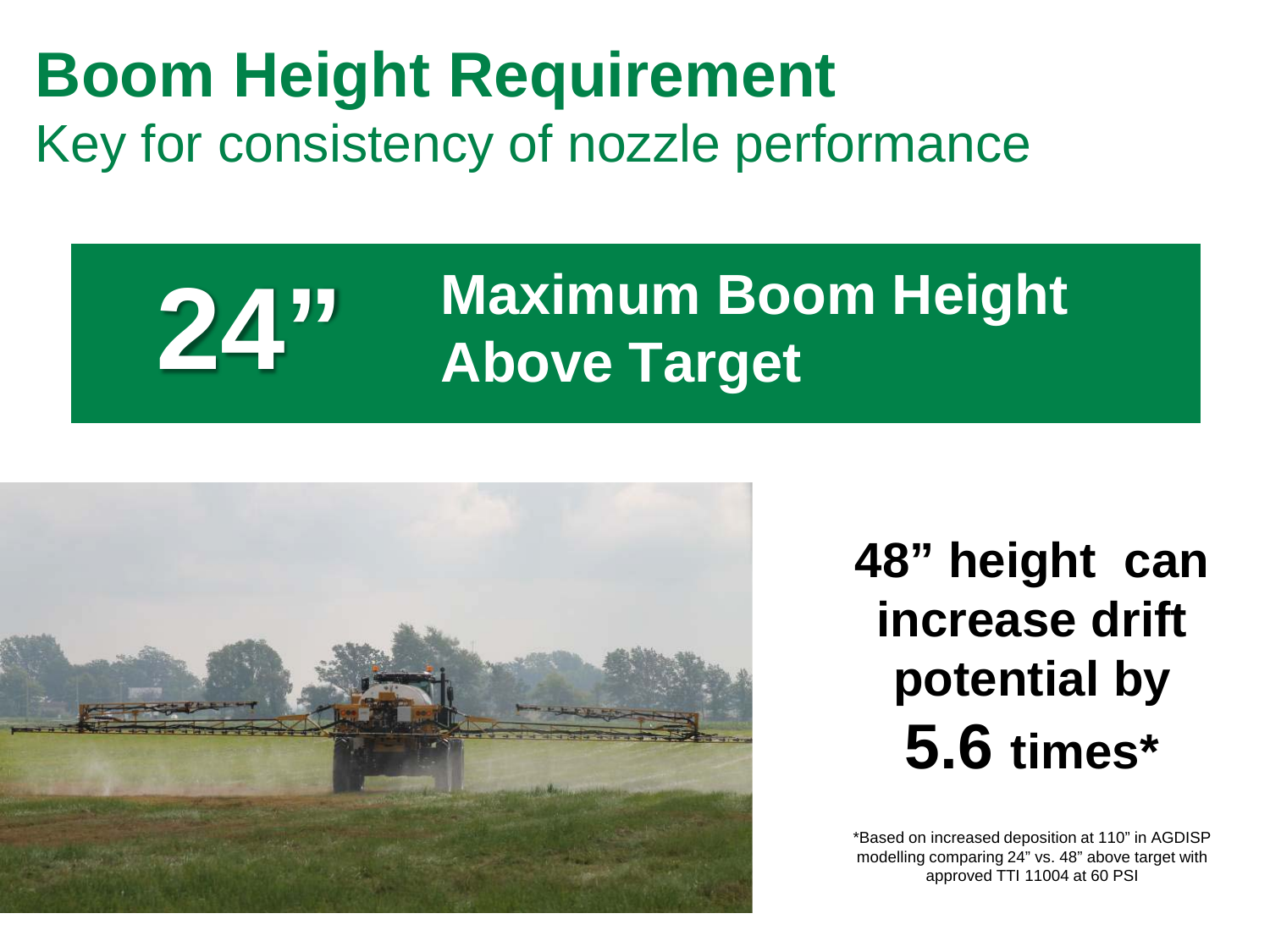## **Tank Mixtures:**

### Impact of AMS on dicamba volatility



**AMS increases potential volatility by 20 times**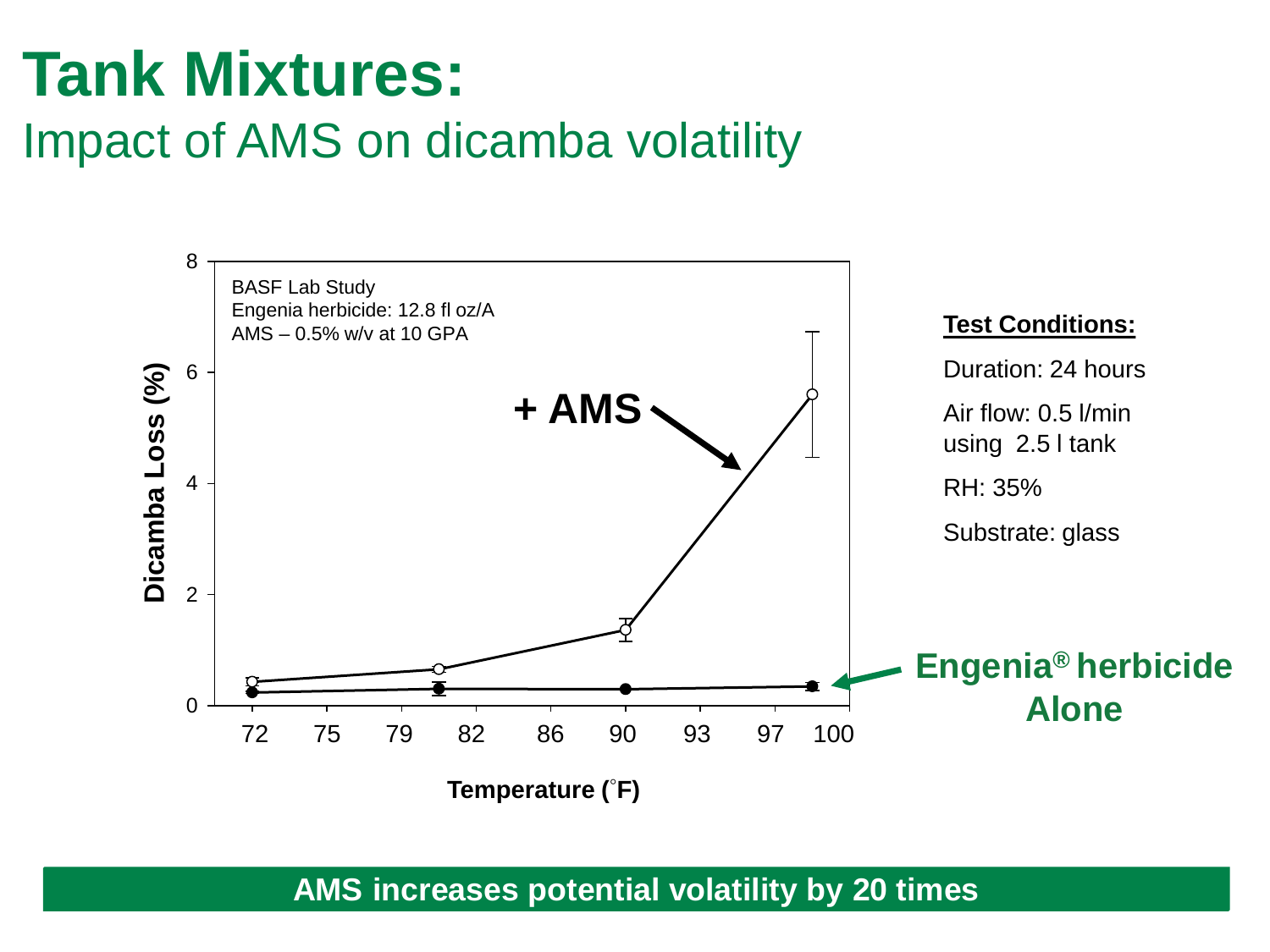### **Temperature Inversions** Impact on physical spray drift

### **HySplit Modeling of Spray Drift Utilizing Actual Weather Conditions**



June 6 modeling with 15 minute droplet half life. June 2 modeling with no droplet half life. Based on weather data from Keiser, AR.

#### **12X larger area impacted during inversion**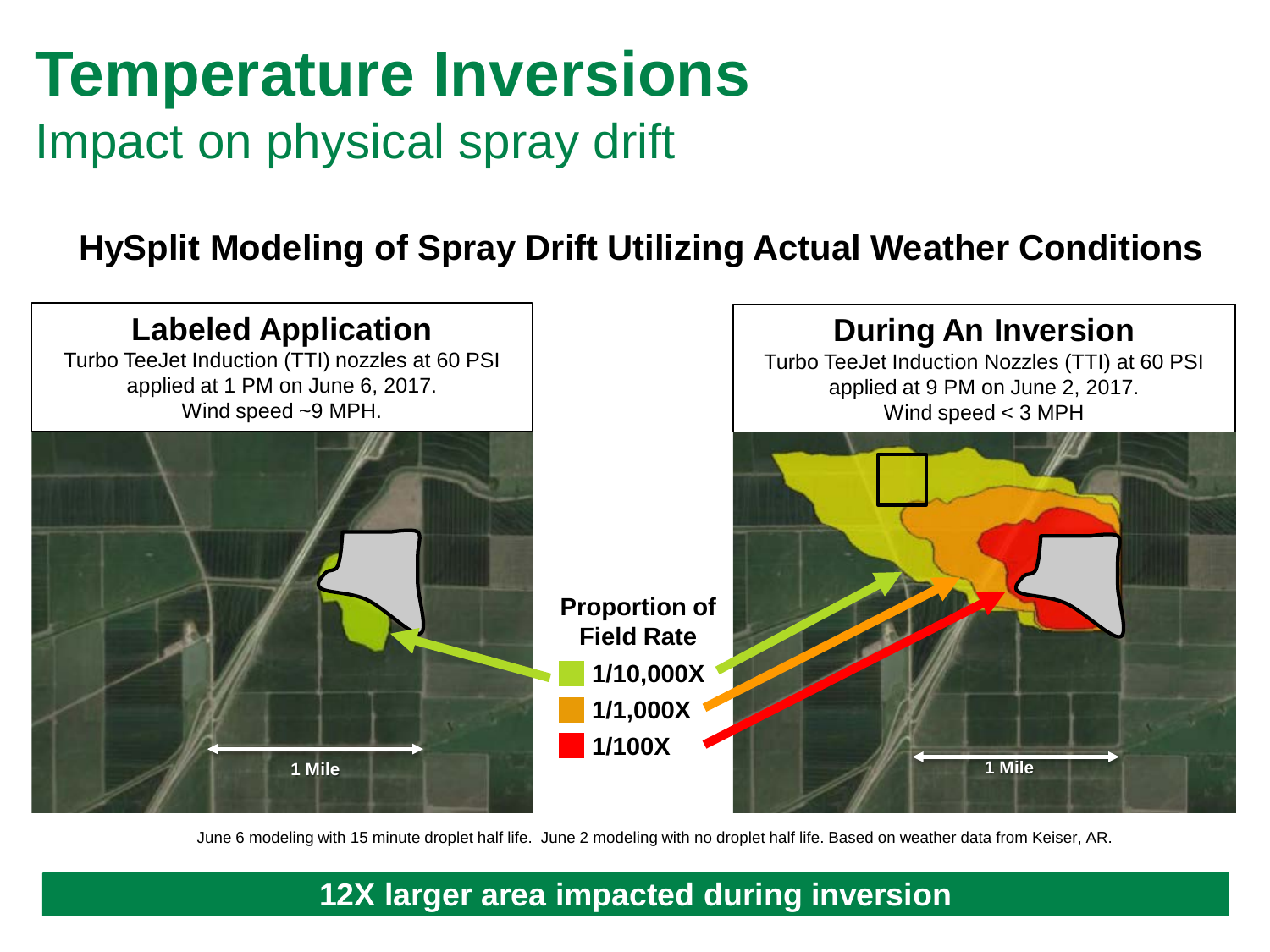# **How much dicamba does it take to potentially contaminate a sprayer?**

**3 ml of formulated product**





**12 fl oz of**



**spray solution**  $\leq$  **Commercial sprayer with** 1000 gallon tank Application volume: 10 GPA

**Hygiene is critical to preventing spray system contamination**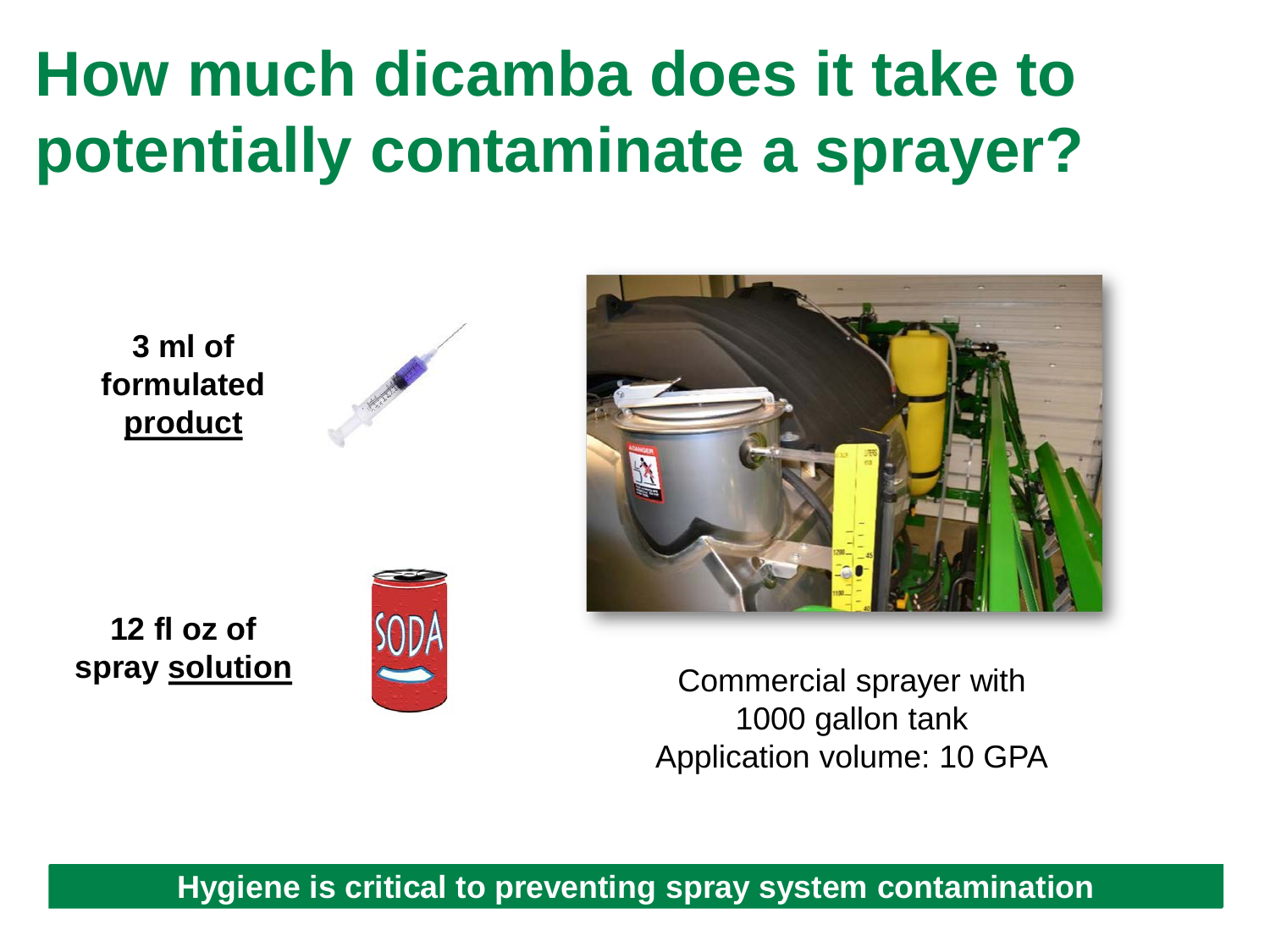### **"Upstream" Handling and Mixing** Multiple points of potential contamination

- Storage tanks/shuttles
- Hoses and pumps at the "shed" and **in the field**
	- Especially unlined EPDM hoses
- **Mixing and loading equipment**
- **Nurse trucks**

**Dedicated system(s) recommended to prevent contamination**





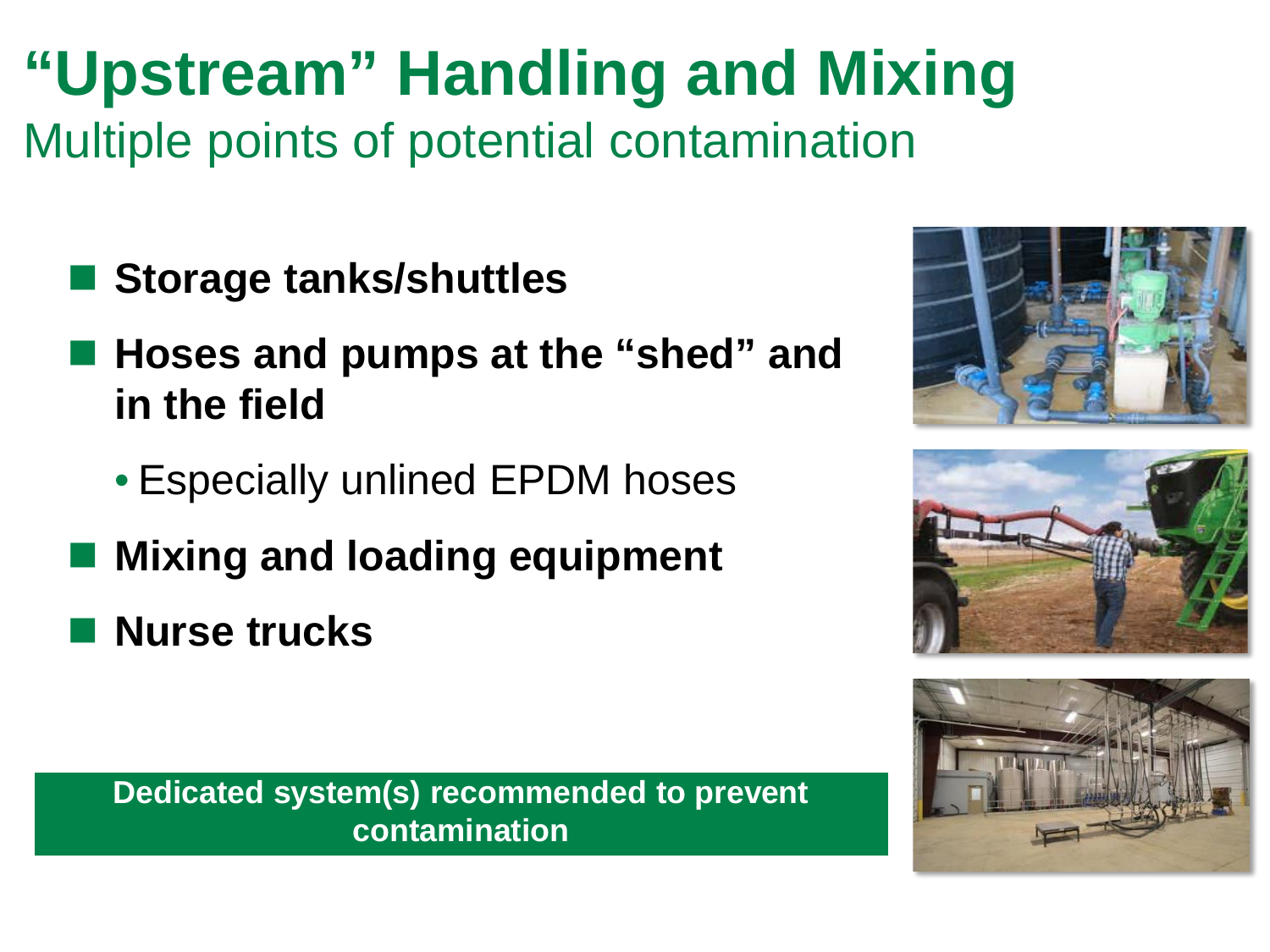## **For Application Success, Follow These Best Practices:**

| <b>Factor</b>                      | Increase in off-<br>target movement | <b>Label Requirement</b>                                       |
|------------------------------------|-------------------------------------|----------------------------------------------------------------|
| Nozzle choice                      | 66X <sup>1</sup>                    | Only use approved nozzles <sup>2</sup>                         |
| Boom height                        | 5.6X <sup>1</sup>                   | Maintain boom height $\leq 24$ "                               |
| Wind speed                         | 3.4X <sup>1</sup>                   | Only spray if wind between 3-10 mph                            |
| <b>Sensitive Areas &amp; Crops</b> | <b>HIGH</b>                         | Know what is downwind                                          |
| Inversion                          | 12X larger area                     | <b>DO NOT</b> spray at night or during an<br>inversion         |
| <b>AMS/UAN tank-mix</b>            | 20X increase in<br>volatility       | Only use approved tank mixtures <sup>2</sup>                   |
| Spray system hygiene               | <b>HIGH</b>                         | Clean sprayer/mixing equipment<br>before and after application |

1Based on increased deposition at 110' in AGDISP modeling.

2As listed on the website of the approved dicamba product.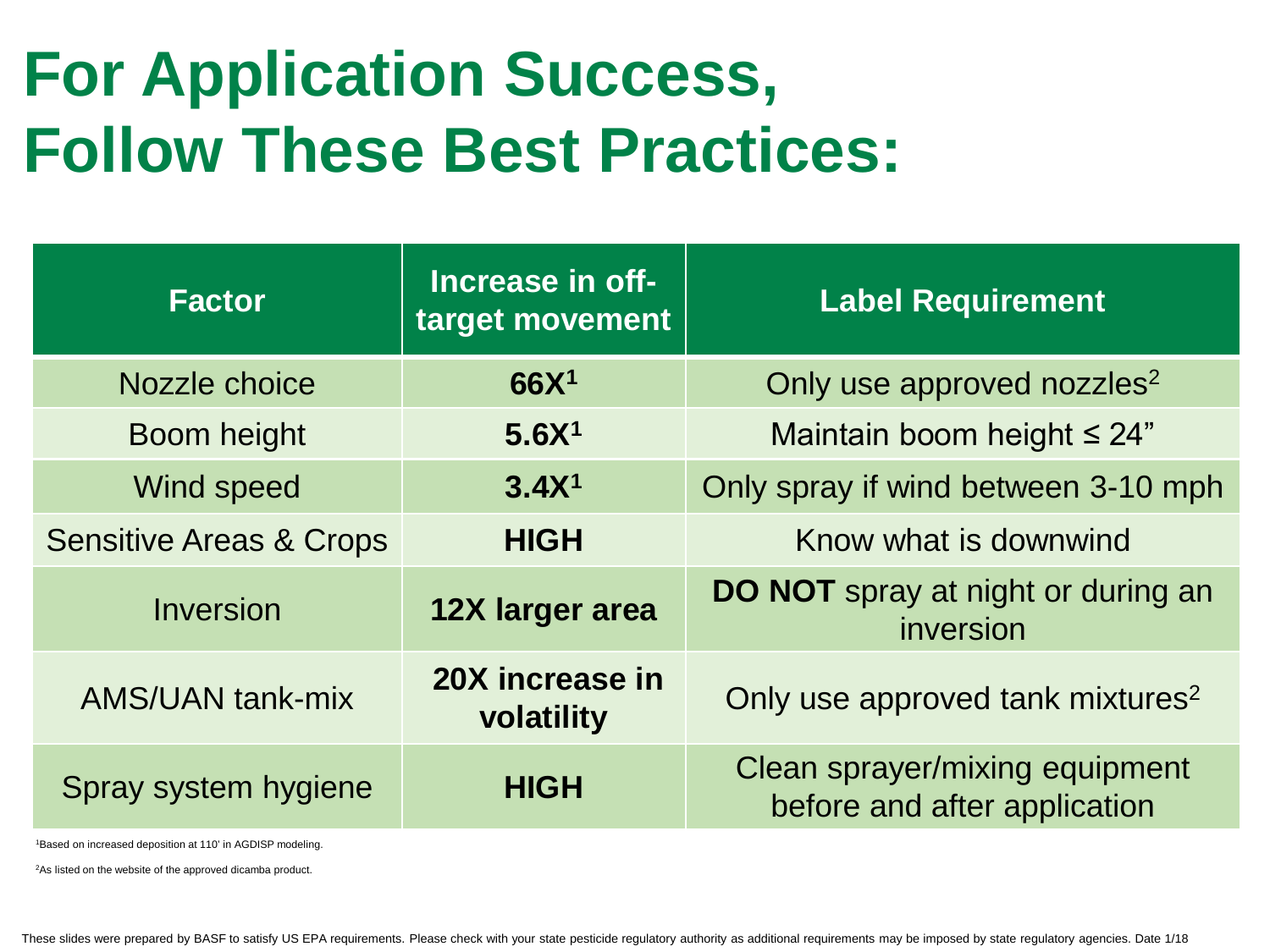# **Engenia® Herbicide**

#### *Visit* [www.engeniaspraytool.com](http://www.engeniaspraytool.com/)

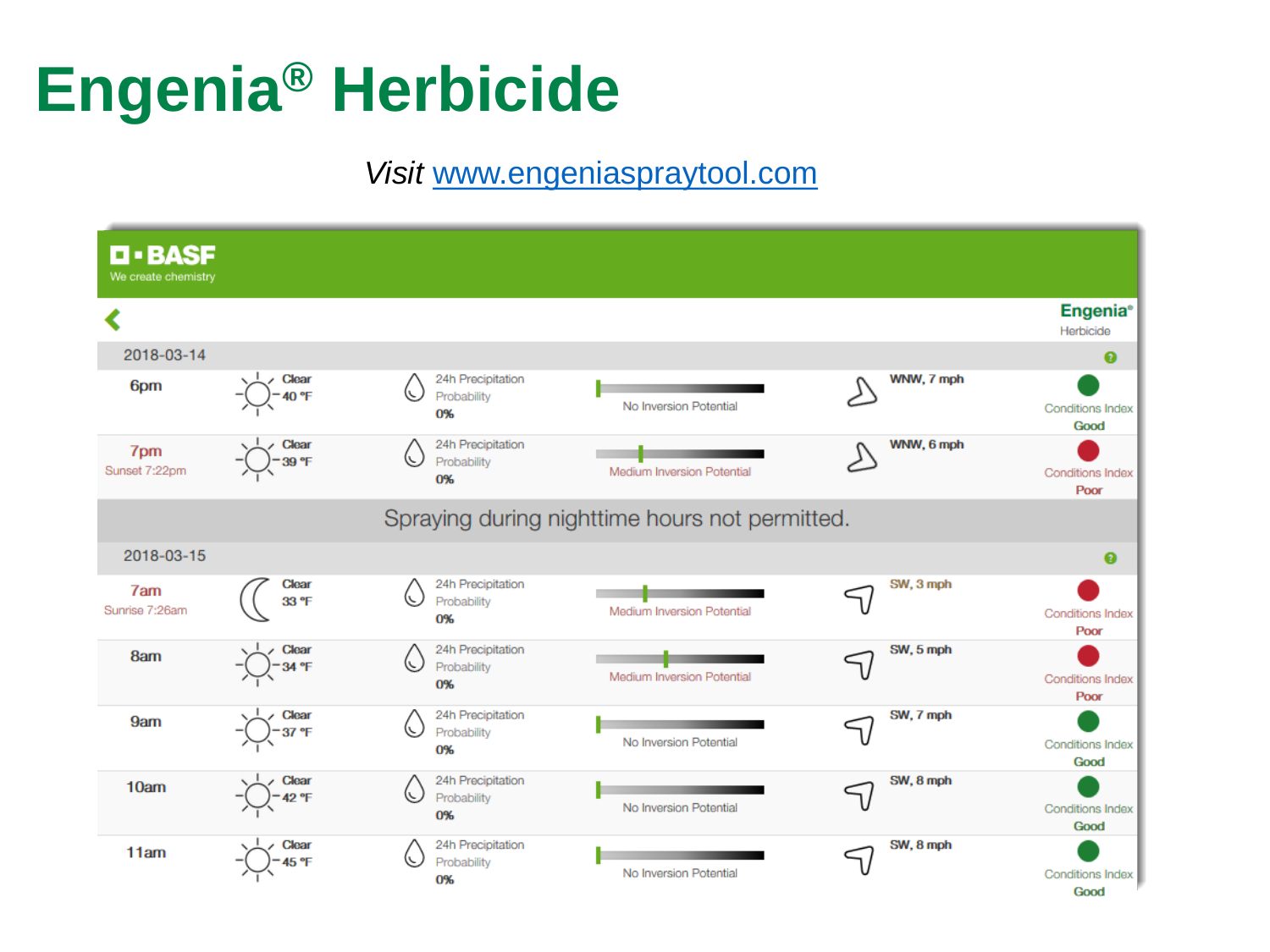### **Engenia® Herbicide Summary**

- **Applicator education, sound decision making, and label** adherence is critical for success in 2018
- Required record keeping will support proper application and education
- **Emphasis on a system approach for effective control and** resistance management
	- Strong PRE residual program followed by POST Engenia herbicide + residual herbicide within 5 weeks of planting

**If an applicator is unwilling or unable to follow the application requirements specified on the label:** *Recommend that he/she NOT use Engenia herbicide*